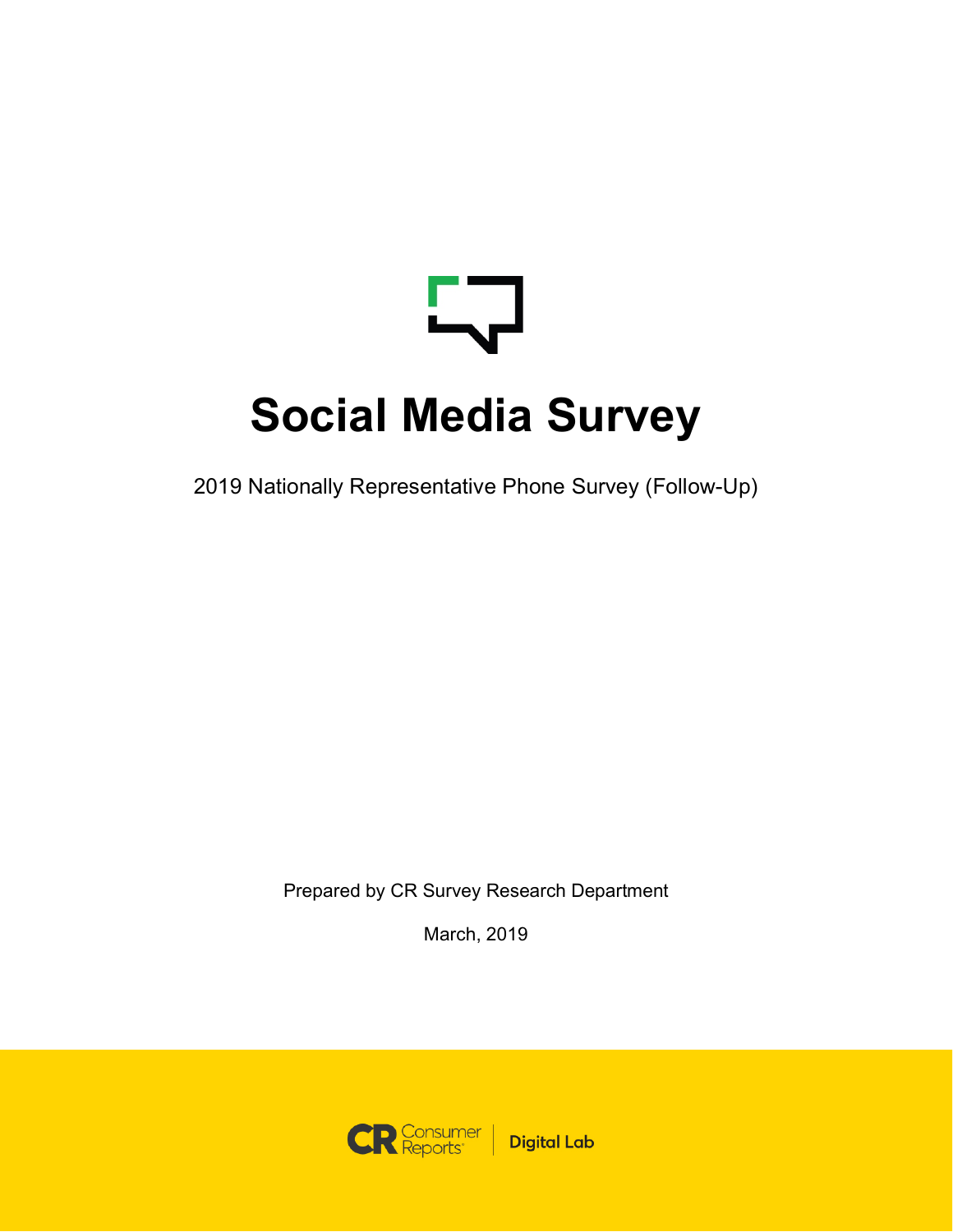# **INTRODUCTION**

In January 2019, Consumer Reports conducted a follow-up nationally representative phone survey to assess the behaviors and experiences of social media account holders and their viewpoints, concerns, and expectations regarding privacy.

Opinion Research Corporation (ORC) of Princeton, New Jersey administered the survey (from January 10-13 & 24- 27, 2019) to a nationally representative sample of 2,015 adult U.S. residents through its CARAVAN Omnibus Survey. Respondents were selected by means of random-digit dialing and were interviewed via phone. The data were statistically weighted so that respondents in the survey are demographically and geographically representative of the U.S. population.

This is the second Social Media Survey (SMSII) that we fielded. The previous Social Media Survey (SMSI) was administered using the same methodology to a representative sample of 2,014 U.S. adult residents in May, 2018. The two surveys are identical with the exception of timing, dropping one question from SMSI to SMSII, and minor rephrasing on four questions that specifically referenced the Cambridge Analytica data scandal. Since the Cambridge Analytica scandal is somewhat dated, four questions that reference it in SMSII include the wording "or any other social media data scandals" wherever the phrasing Cambridge Analytica appears in the survey.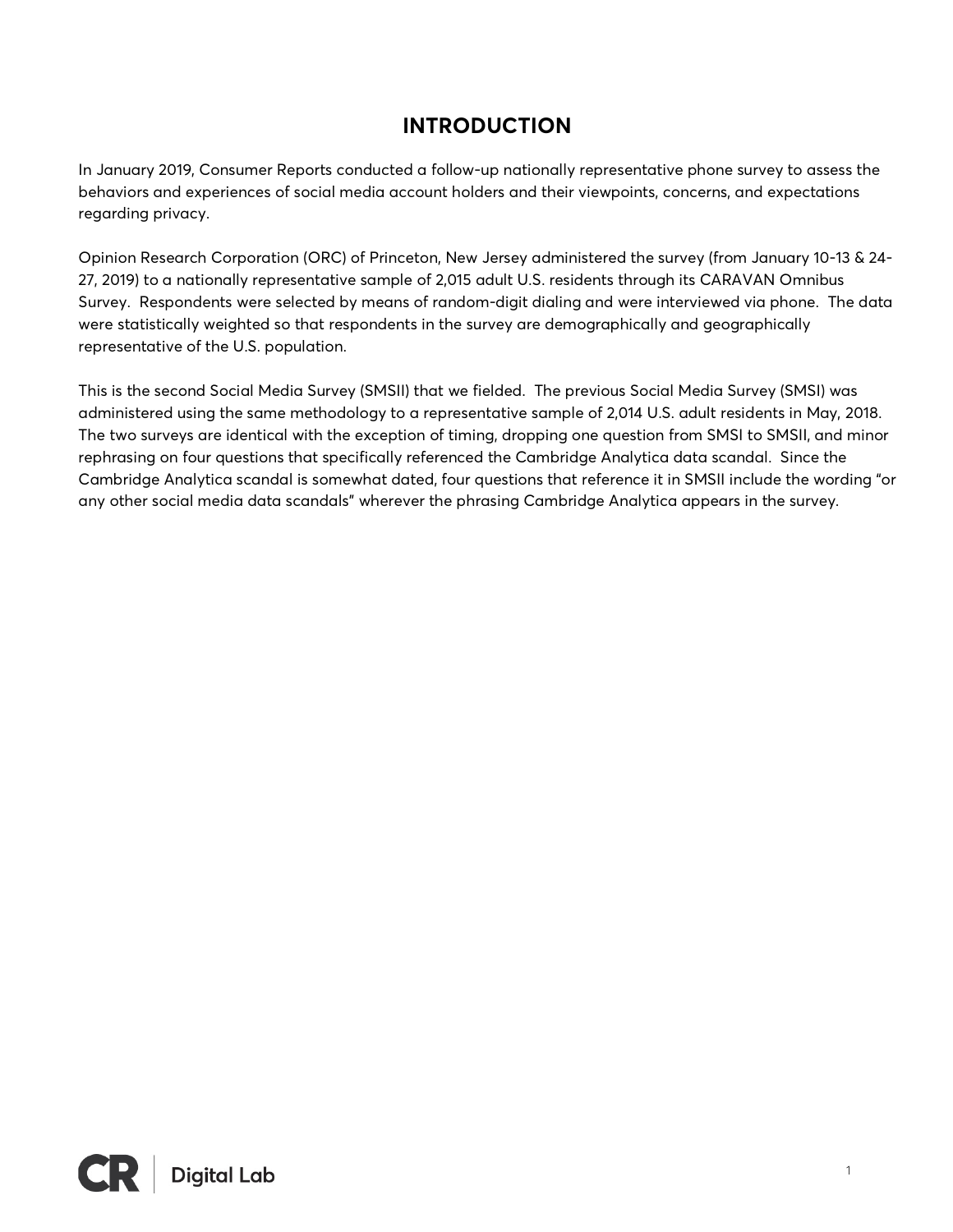# **HIGHLIGHTS**

# Changes from SMSI to SMSII

#### Permissions

• Nearly two-thirds (63%) of Facebook account holders DO NOT think Facebook should be allowed to collect data about them when they are not on Facebook. This percentage is higher than reported in the 2018 SMSI (59%).

#### Changes in Behaviors on Facebook Due to Social Media Data Scandals

- This latest survey finds that nearly three-quarters (74%) of Facebook account holders who are aware of a social media data scandal say they have changed their behavior in some way in comparison to 69% who had done so in the 2018 SMSI.
- Overall, this new survey also shows that due to privacy concerns raised by social media data scandals, a larger percentage of Facebook account holders in 2019 compared to 2018 have engaged in cautionary behaviors such as:
	- o Changing privacy settings on social media accounts: 44% in SMSII vs. 37% in SMSI
	- o Using more caution about posting, commenting, and viewing: 42% in SMSII vs. 38% in SMSI
	- o Blocking other users: 39% in SMSII vs. 30% in SMSI
	- o Cutting back on amount of time posting, commenting, and viewing content: 38% in SMSII vs. 32% in SMSI
	- o Blocking advertisers: 34% in SMSII vs. 28% in SMSI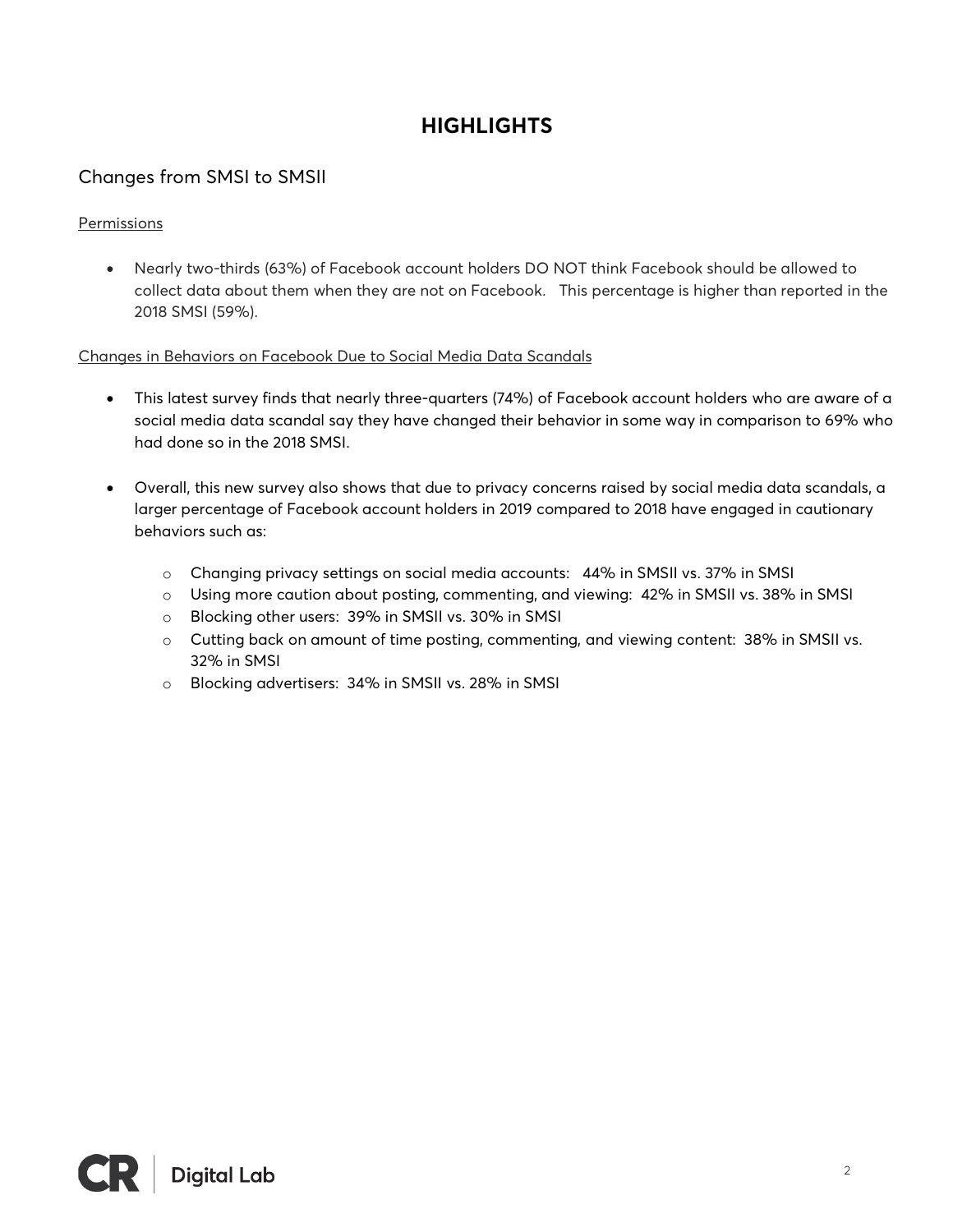# **FINDINGS**

#### **Social Media Usage**

More than two-thirds (67%) of Americans say they have an account on social media such as Facebook, Twitter, Instagram, Pinterest, or Snapchat and more than four in 10 of them are active users. A larger percentage of females (52%) than males (37%) are active social media users.



Base: All respondents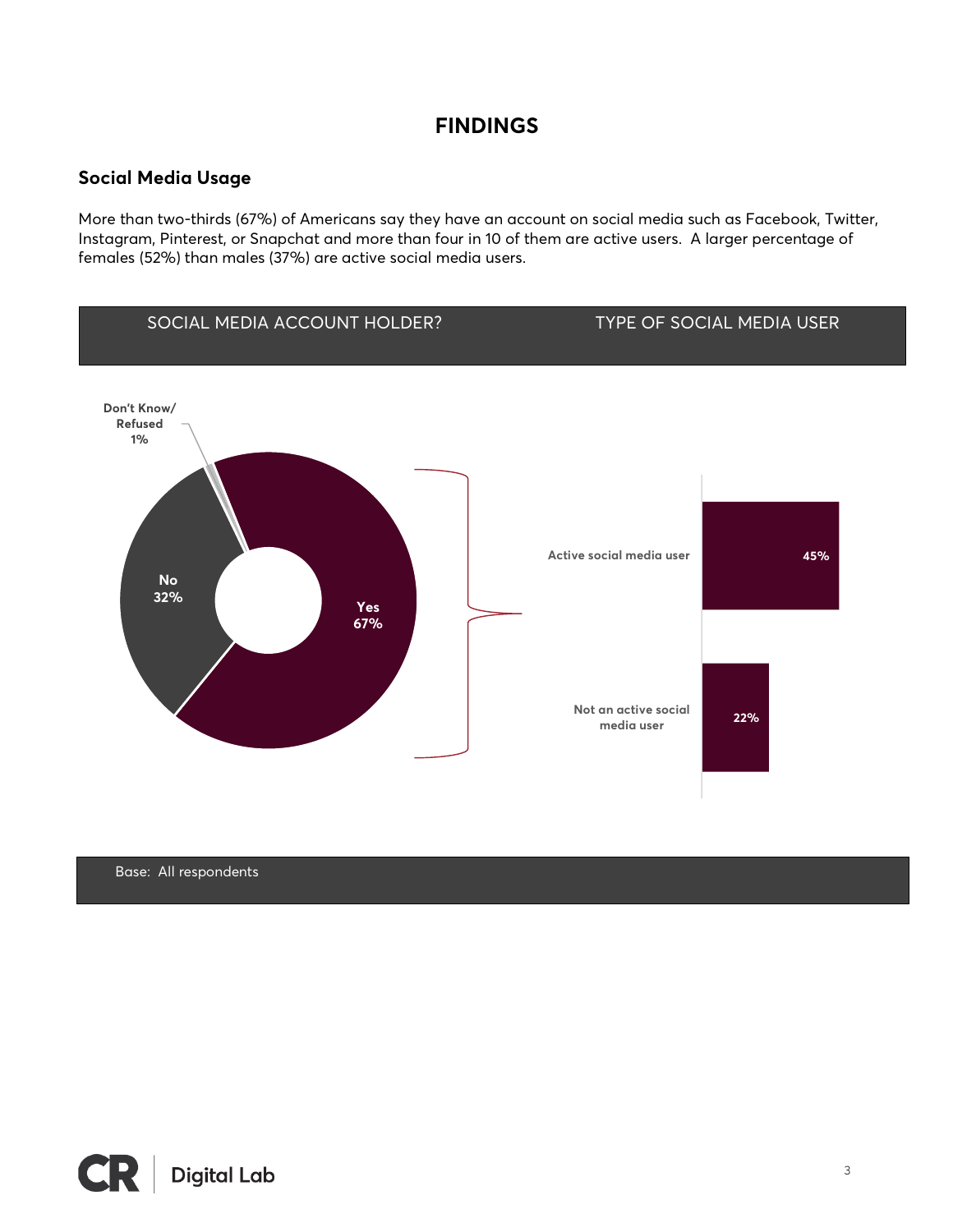#### **Most Popular Social Media Sites**

Facebook is still the most popular social media site according to Americans who say they have an account on social media. Most (90%) Americans, who say they have an account on social media, have a Facebook account. Nearly half (48%) of Americans who have an account on social media have an Instagram account.



#### Base: Respondents who have a social media account

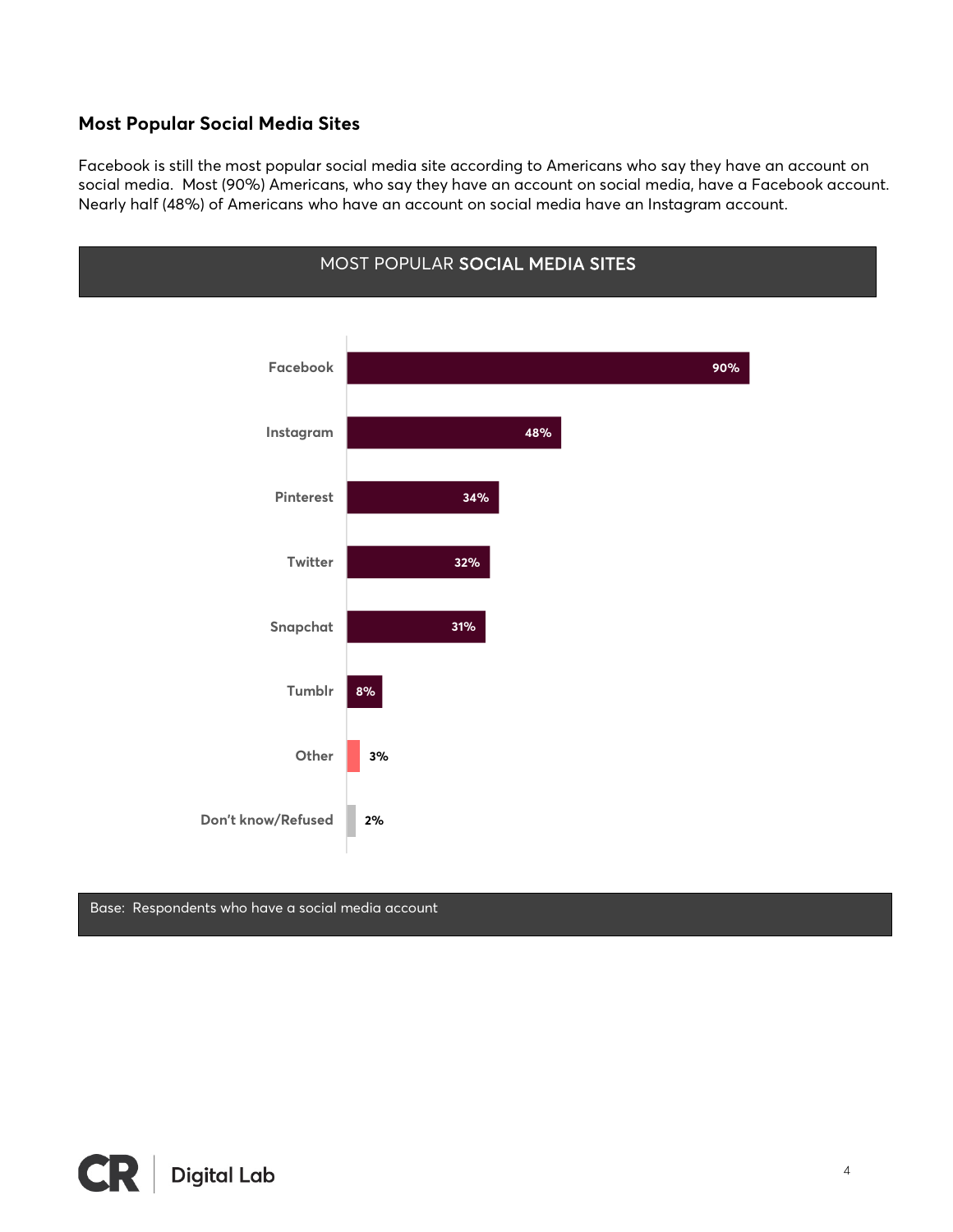Privacy

#### *Awareness about Data Collection & Storing*

We read the following statement to respondents:

*"Social media sites like Facebook have privacy agreements that give Facebook the right to collect data from other websites. For example, social media sharing buttons, 'cookies,' and other elements of a web page contains a code that transmits such information."*

Then, we asked respondents *"Are you aware that Facebook does this?"*

More than three-quarters (79%) of Facebook account holders say they are aware that Facebook collects their data from other websites they visit. A larger percentage of males (83%) than females (76%) say they are aware of this.



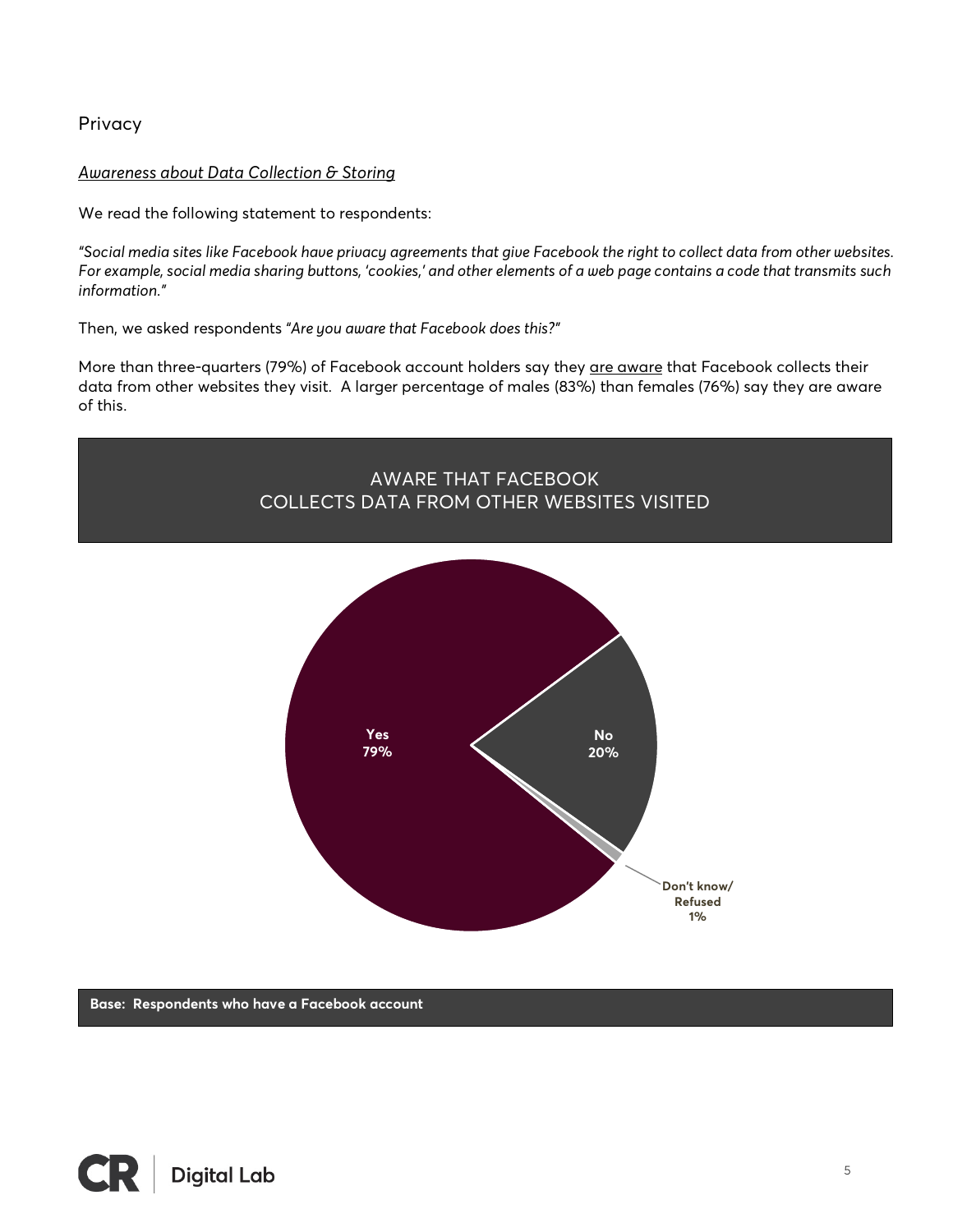#### *Concerns1*

Nearly one in four say they are "extremely" or "very" concerned about how much data Facebook collects and stores about them. However, more than a quarter (28%) of Facebook account holders say they are "not concerned at all." A larger percentage of females (8%) than males (3%) say that they did not know that Facebook collects information about them.



**Base: Respondents who have a Facebook account**

 $1$  The response scale was randomly flipped.



i<br>Li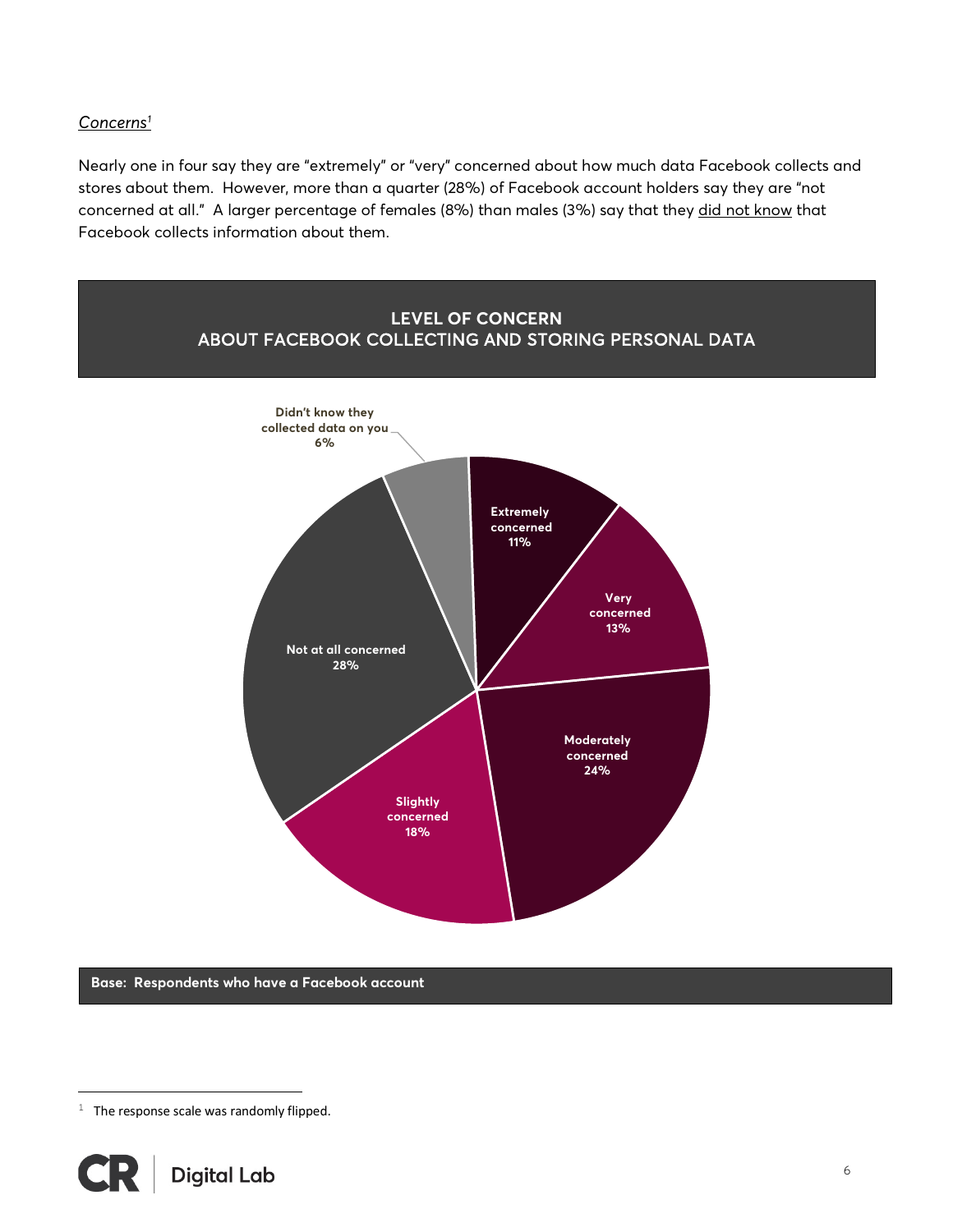#### *Permissions2*

While many people are aware that Facebook collects data on them when they are not even on Facebook, most (92%) Facebook account holders do not think Facebook should be allowed to do this at all or at least without some restriction. While this overall sentiment has not changed since the 2018 SMSI, a larger percentage of Facebook account holders now express stronger views on the matter with 63% of Facebook account holders saying that Facebook should NOT be allowed to collect data about them when they are not on the Facebook site.

2019 SMSIL 2018 SMSI

 $6%$ 

OF FACEBOOK ACCOUNT HOLDERS SAY FACEBOOK SHOULD BE ALLOWED TO DO THIS WITHOUT RESTRICTION



7%

OF FACEBOOK ACCOUNT HOLDERS SAY FACEBOOK SHOULD BE ALLOWED TO DO THIS WITHOUT RESTRICTION

29 %

OF FACEBOOK ACCOUNT HOLDERS SAY FACEBOOK SHOULD BE ALLOWED TO DO THIS ONLY IF THEY GET PERMISSION EACH TIME

32 %

OF FACEBOOK ACCOUNT HOLDERS SAY FACEBOOK SHOULD BE ALLOWED TO DO THIS ONLY IF THEY GET PERMISSION EACH TIME

OF FACEBOOK ACCOUNT HOLDERS

SAY FACEBOOK SHOULD NOT BE ALLOWED TO DO THIS

%

59

63 %

OF FACEBOOK ACCOUNT HOLDERS SAY FACEBOOK SHOULD NOT BE ALLOWED TO DO THIS

 $2$  The response scale was randomly flipped.



i<br>Li

7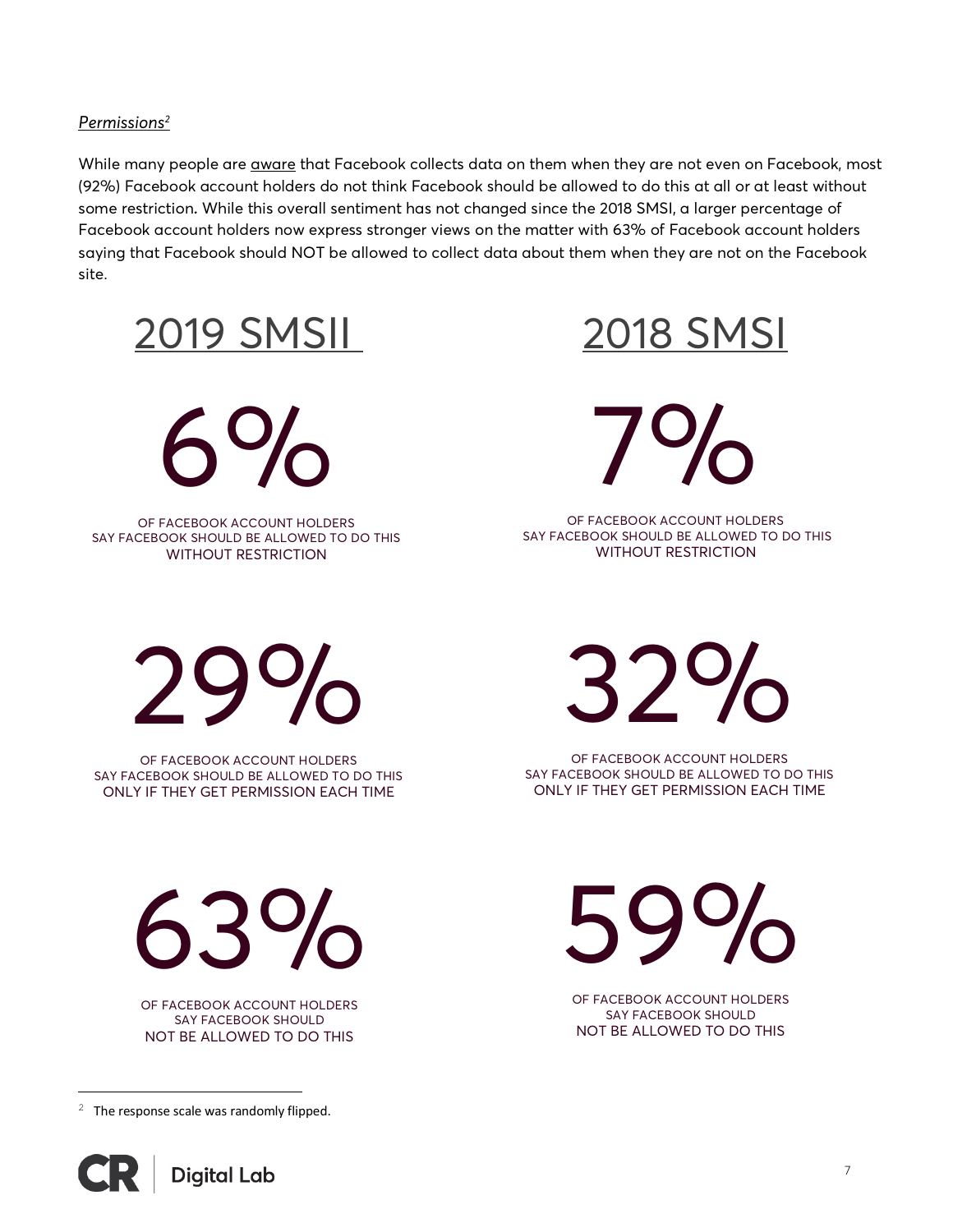#### *Privacy Policy and Service Agreement*

Almost two-thirds (64%) of Facebook account holders say they have never read the privacy policy or service agreement. A larger percentage of females (38%) than males (31%) say they have read them.

#### *Adjusted Privacy Settings*

More than two-thirds (68%) of Facebook account holders say that they have adjusted the privacy settings on their account at one time or another. A larger percentage of females (74%) than males (59%) say that they have adjusted their Facebook privacy settings. In addition, a larger percentage of active social media users (72%) than inactive users (59%) are more likely to do so.



**Base: Respondents with a Facebook account**

#### *Is the Cost of Privacy Worth the Benefit?*

We asked Facebook account holders:

*"Would you be willing to pay to use Facebook, instead of Facebook making money by showing you targeted ads based on data they've collected about you?"*

About one in 10 Americans (12%) who have a Facebook account say they would be willing to pay to use Facebook instead of Facebook collecting information about them.

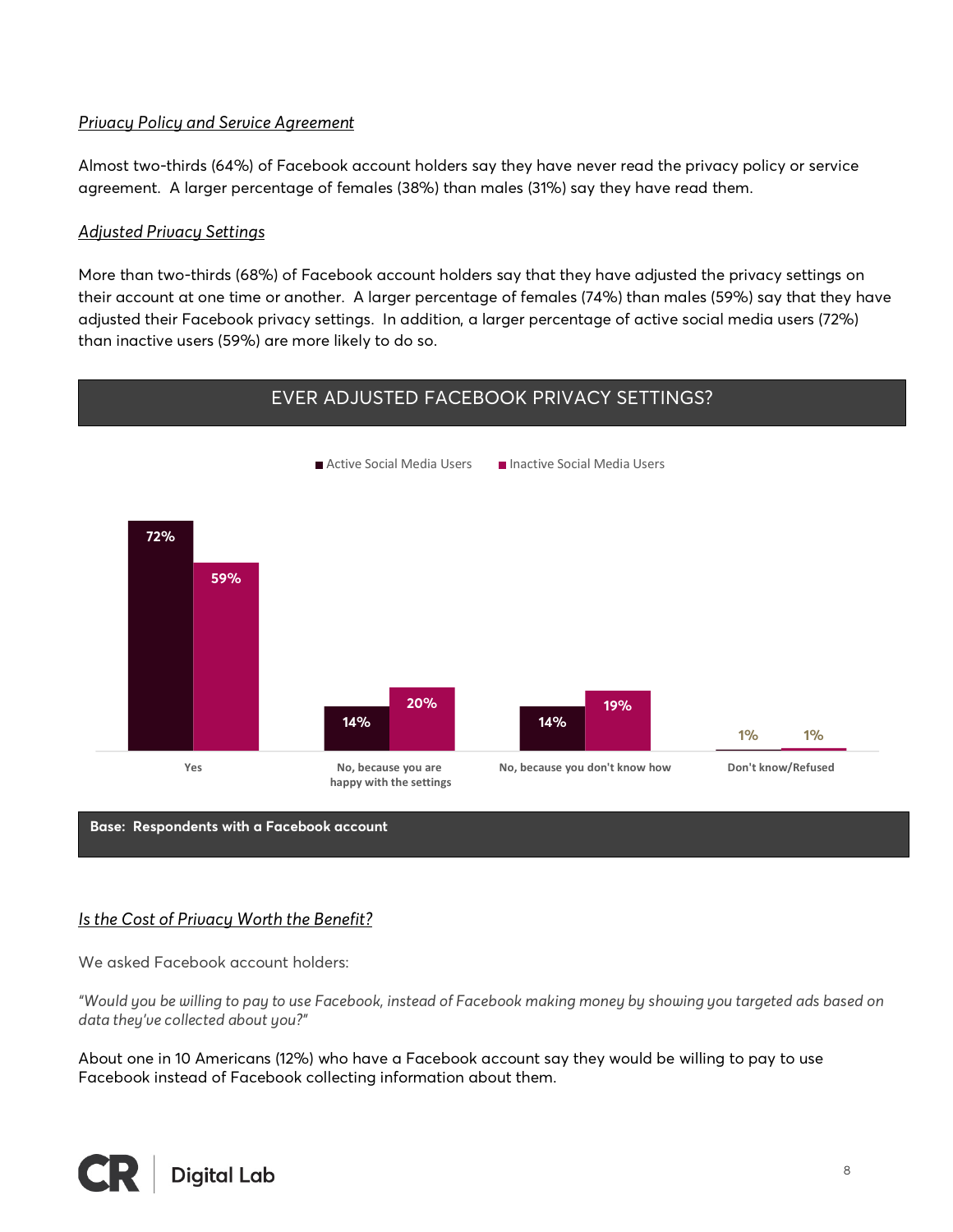The Impact of Cambridge Analytica or Other Social Media Data Scandals on Facebook

We asked Americans *"Have you stopped using Facebook in response to the Cambridge Analytica or any other social media data scandal?"* Of those who say they were active Facebook users at the time of the Cambridge Analytica scandal or other social media data scandals, one in ten have stopped using Facebook in response to these scandals.



Base: Facebook users at the time of a social media data scandal \*Don't know/Refused were removed from base

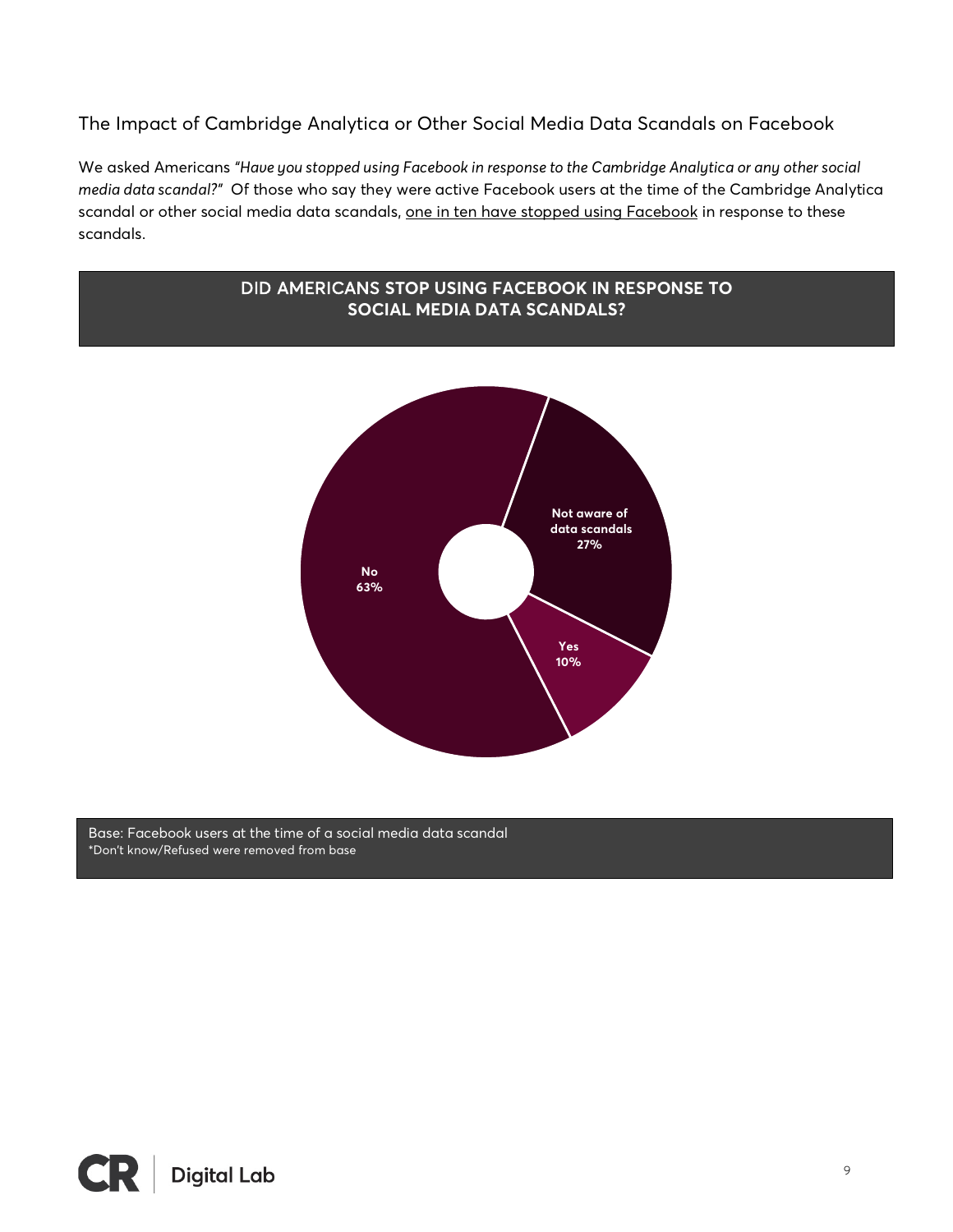#### *Reasons Facebook Users Haven't Stopped Using Facebook Despite Social Media Data Scandals*

The top reason that Facebook users have not stopped using Facebook despite social media data scandals is that they say it is the easiest way to stay connected with people they do not live with. This is the main reason given by both active and inactive social media users.



Base: Respondents with a Facebook account and have not stopped using it even though they are aware of the Cambridge Analytica or other social media data scandals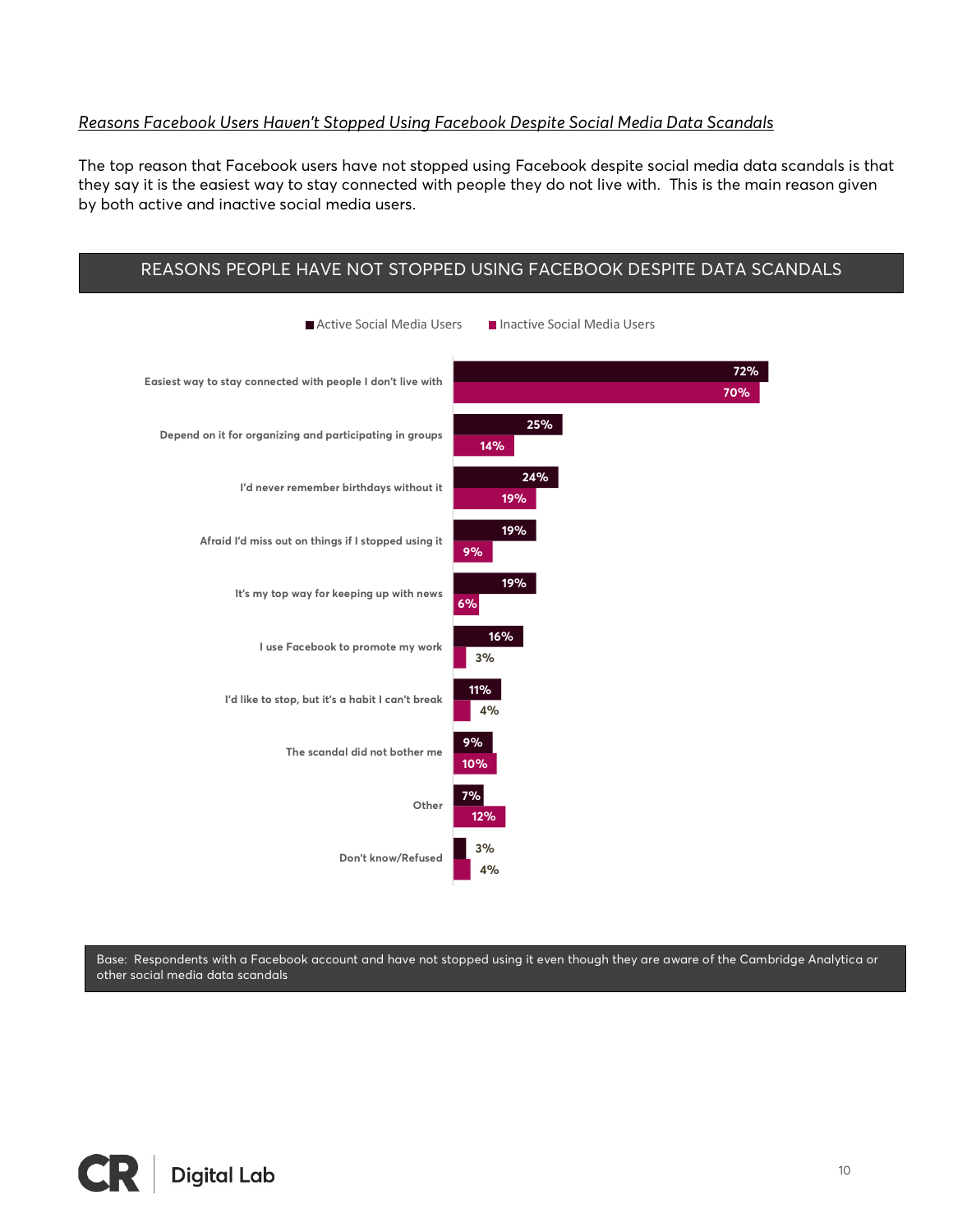#### *Changes in Behavior on Facebook due to Data Scandals*

We asked Facebook account holders who were aware of the Cambridge Analytica or any other social media data scandals *"Which, if any, of the following have you done on your Facebook account in response to privacy concerns raised by the recent Facebook/Cambridge Analytica or any other social media data scandal?"*

This latest survey finds that nearly three-quarters (74%) of Facebook account holders who are aware of a social media data scandal say they have changed their behavior in some way in comparison to 69% in the 2018 SMSI. Overall, this new survey also shows that a larger percentage of Facebook account holders in 2019 compared to 2018 have engaged in the cautionary behaviors that we ask about.

#### CHANGES IN FACEBOOK BEHAVIOR DUE TO DATA SCANDALS



2019 SMSII 2018 SMSI

Base: Respondents with a Facebook account and are aware of the Cambridge Analytica or any other social media data scandal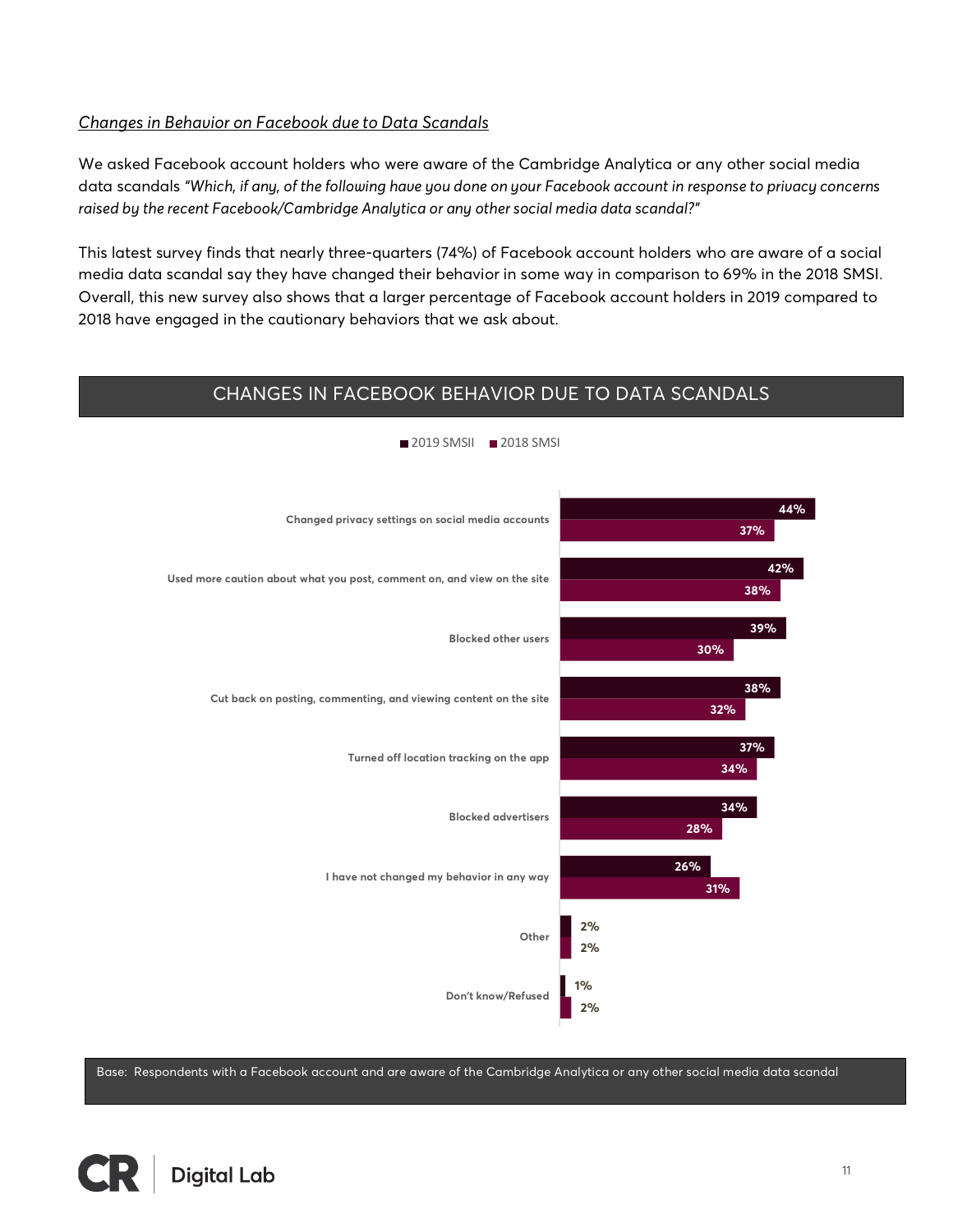#### Social Media Behaviors/Experiences

#### *Fake News*

More than half (54%) of Facebook account holders admit that they been subject to believing fake news on Facebook. A larger percentage of active social media users (60%) than inactive social media users (42%) say that they have read news on Facebook that they initially believed to be true but later realized it was a fabrication.

#### *Jealousy*

Most (84%) Facebook account holders say they have never felt jealous or bad about themselves after looking at someone else's Facebook posts. However, a larger percentage of females (17%) than males (11%) admit to feeling jealous or bad and a larger percentage of Millennials (22%) than other generational group (Gen X; 13%, Baby Boomers; 6%, Silent; 1%) admit to this.



Base: Respondents with a Facebook account

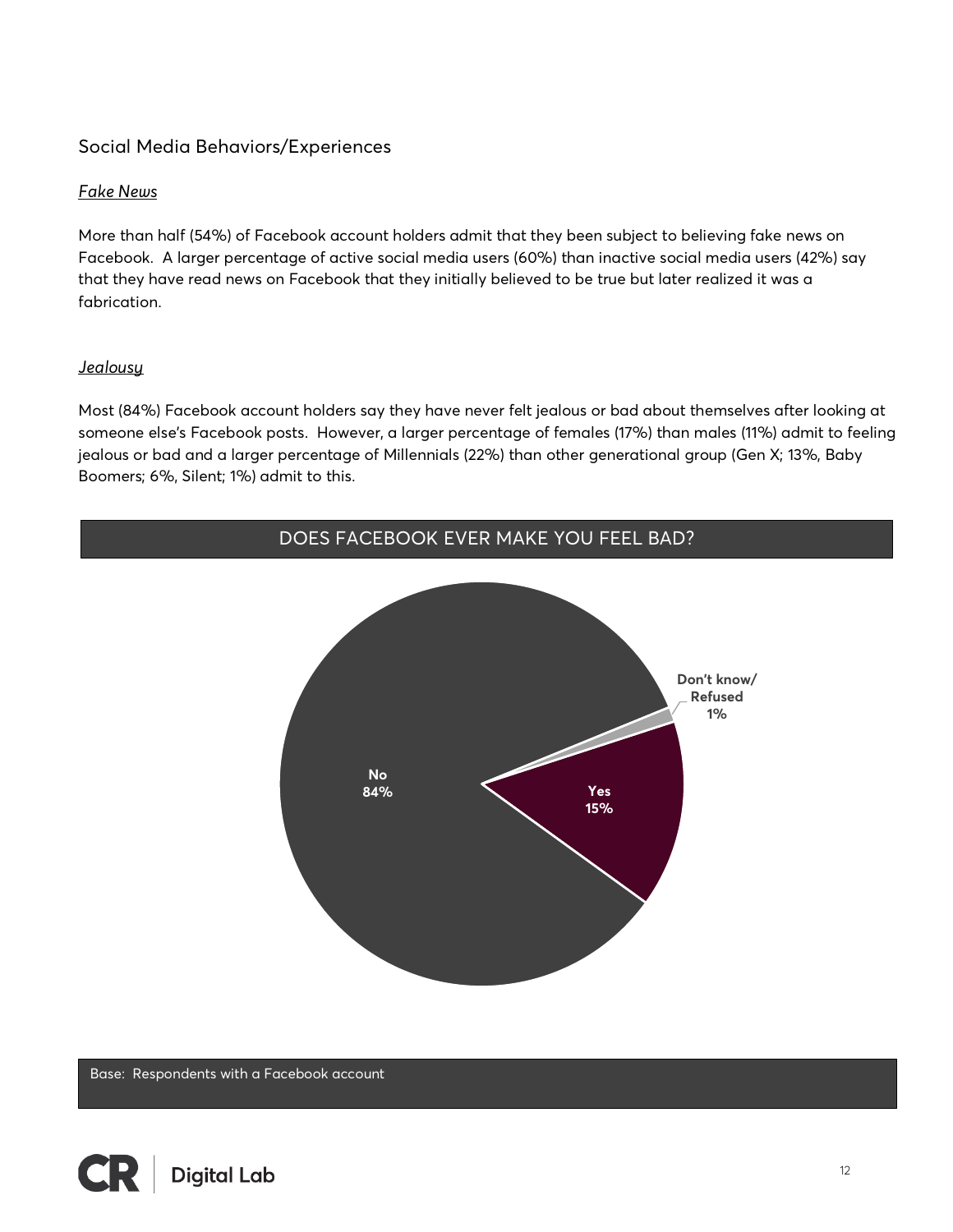#### Governmental Oversight

Only twenty-six percent of Facebook account holders say they think the government should have more oversight over social media. A larger percentage of the Silent (35%) and Baby Boomer (31%) generations than Millennials (22%) support this view.

Democratic Ideals vs. Social Media

Respondents were read two statements 3 and then asked, "*Which one best describes your view about Facebook's impact on society?"*

Nearly identical to the 2018 SMSI results, this year, Facebook account holders are once again divided down the middle. In addition, a larger percentage of active social media users (52%) than inactive users (34%) selected Statement 2.

# FACEBOOK'S IMPACT ON SOCIETY

# 2019 SMSII 2018 SMSI

# **STATEMENT 1**

*"Facebook fosters division in society by showing people only certain issue-oriented news items and advertising*<br>
based on factors such as demographics and interests."

# **STATEMENT 2**

*"Facebook creates an environment that fosters free speech where people can hear and share perspectives on all sides*  $\overline{46\%}$ 

44% 45%

46% 46%

 $\overline{ }$ 

Base: Respondents with a Facebook account

 $3$  The presentation order of the two statements was randomized.



i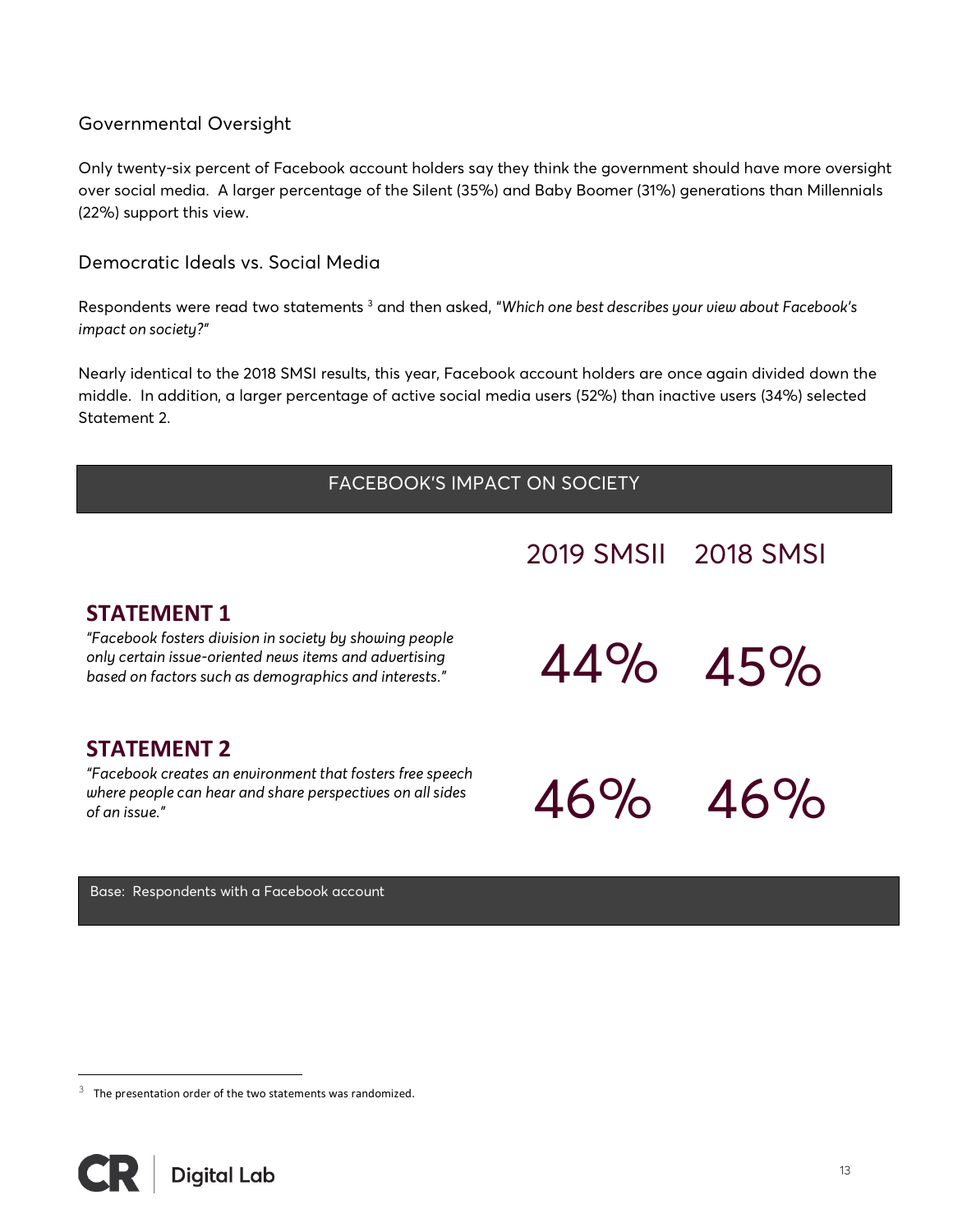When we specifically asked Facebook account holders if they think social media is good or bad for democracy, 4 forty-five percent of Americans who have a Facebook account say it is neither good nor bad. More respondents leaned toward social media being good for democracy—in both 2018 and 2019 surveys, a third (30%) said it was very good or good for democracy.



In addition, individuals who said social media is good for democracy are more likely to select Statement 2 concerning Facebook's impact on society —61% of Facebook account holders who said social media is very good/good for democracy selected Statement 2.

| Very Good/Good for Democracy         | <b>Very Bad/Bad for Democracy</b>    |
|--------------------------------------|--------------------------------------|
| Statement 1: 39%<br>Statement 2: 61% | Statement 1: 67%<br>Statement 2: 33% |
| OF FACEBOOK ACCOUNT HOLDERS          | OF FACEBOOK ACCOUNT HOLDERS          |

STATEMENT 1: Facebook fosters division in society by showing people only certain issue-oriented news items and advertising based on factors such as demographics and interests.

STATEMENT 2: Facebook creates an environment that fosters free speech where people can hear and share perspectives on all sides of an issue.

 $4$  The response scale was randomly flipped.



i<br>Li